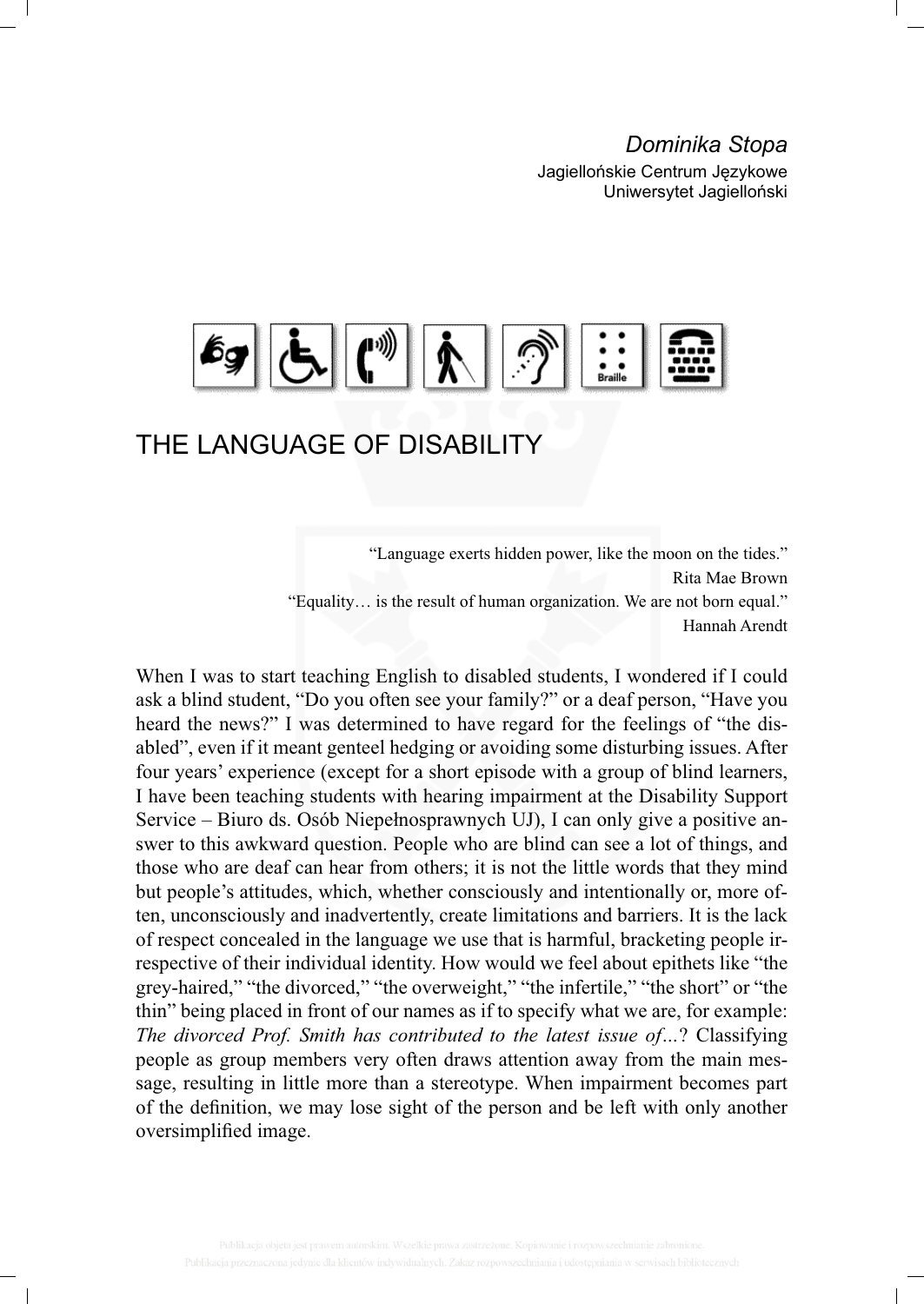In the first decades of the  $21<sup>st</sup>$  century we do not need to be told what political correctness is (although *we* refers mainly to activists, some academics, and generally those who want their language to reflect ongoing social processes). We have probably recognized all racial, ethnic, religious and sexual varieties and, consequently, learned to refer to each of them appropriately. Not only do we believe "all men are equal," but we also readily adjust our language to make it reflect our rising tolerance, openness and alertness. Those whose level of tolerance has not risen will not admit so unless they are denounced. Undoubtedly, correctness prevails.

Thus we have come a long way from *nigger* through *negro*, *black* to *African- -American* and learned to use *Native Americans* (objected to by some Indians who prefer to be called simply *Indians*); GLBT<sup>1</sup> (often substituted by the old and handy *queer*); *Ms* or *gay* instead of the patronizing *Miss* or offensive *faggot* (sometimes used by gays themselves); and *dyke* instead of the activist *lesbian*. Indeed, language is changing under the prescriptive pressure of various interest groups whenever they notice that a politically correct word of yesterday has become an offensive label today. We often find it hard to keep up with all the changes, but even if we happen to stay a little behind, we always aim at observing, respecting and recognizing. The direction of change tends to be the same: from reactionary to progressive, from prejudice to tolerance and from rejection to acceptance.

If the need to use respectful language in the case of ethnic and sexual minorities is now taken for granted, can the same be said for disabled people, to whom at least as much respect should be accorded? We must do our best to avoid stigmatizing the disabled and take account of their special needs in order to accept their disability and help them change to fi t in with society… **Well, not quite.** We should rather **avoid stigmatizing** people with disabilities, be very **careful with the word "special"**, help **diminish their disability** as much as possible and make every effort to create a society in which they are offered **equal opportunities**. The difference between the two previous sentences reflects the difference between two mindsets in perceiving disabilities – the **medical** and the **social** model. It is important to know that the following model presents just one of social-contextual approaches to disability and that the binary distinction medical vs. social is the basic premise of disability studies in the United Kingdom (Shakespeare, 2006).

### Two models

The more traditional, **medical model** provides the foundation for the charitable view, in which the healthy should relieve the poor, affl icted and ill, supply them

<sup>1</sup> GLBT – Gay, Lesbian, Bisexual, Transgendered; a shorter version of GLBTQ2IA – the acronym for Gay, Lesbian, Bi, Transgendered, Queer, Questioning, Intersex, Allies.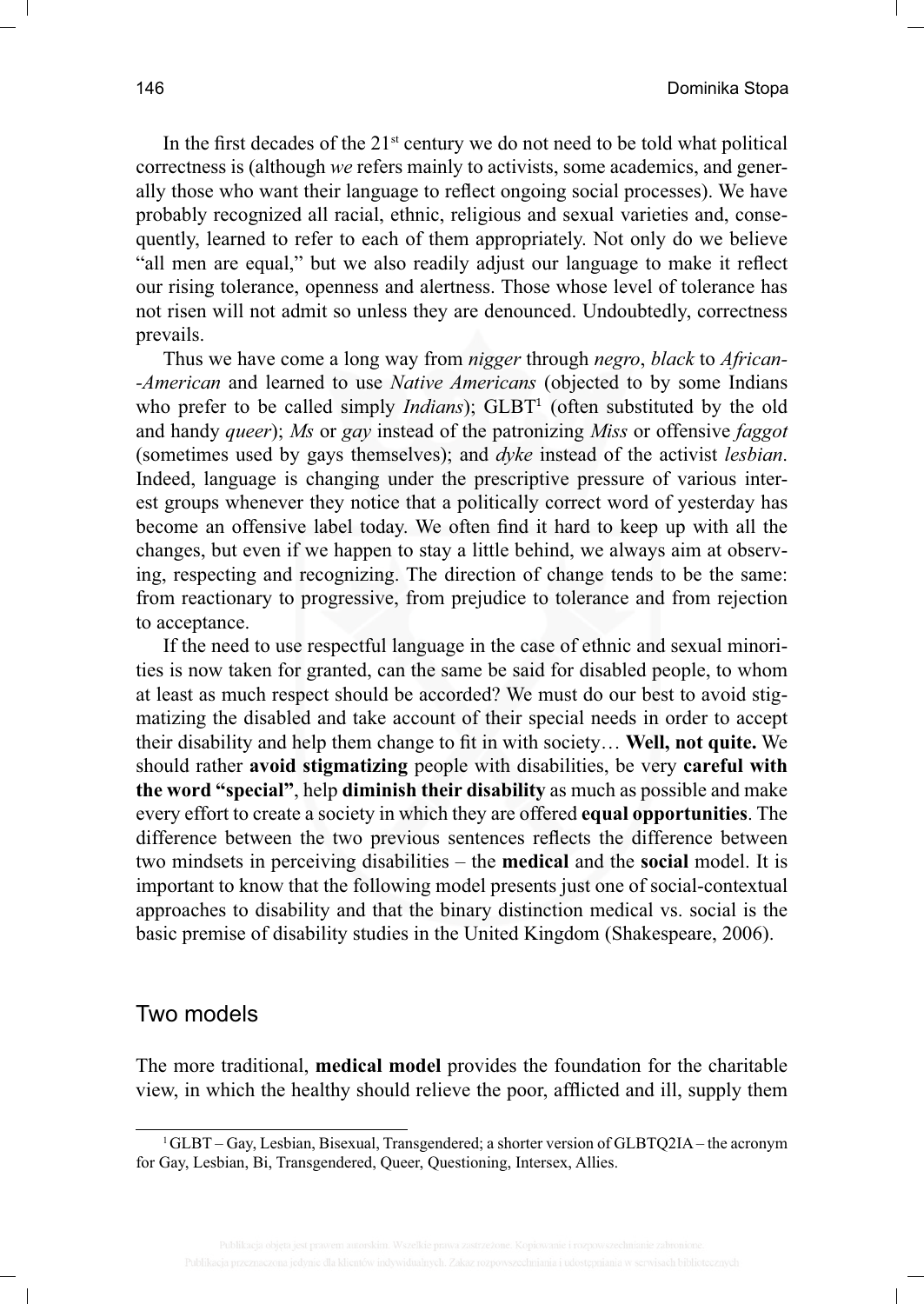with necessary means and let them live in the privacy of their homes, or special homes, if necessary. After years of being totally neglected or grateful for any form of help or interest, some of these "afflicted," who nowadays expect inclusion rather than do-goodery, have reacted with the angry campaign "Piss on Pity," giving a clear response to the patronizing philanthropy and the established disempowerment they have been served. In the medical model, people with different disabilities are the object of treatment and care, and if they cannot be successfully cured (which they usually cannot), and still suffer from their affliction, they remain looked upon as patients incapable of leading independent lives, while their disability remains their most conspicuous defining attribute. This approach is related to ableism, an attitude discriminating against people with disabilities as those who should overcome their health problems and try to adjust to the "normal" and "healthy" majority (Reel, Bucciere, 2010).

The opposite theory, called the **social model**, redefines disability and shifts the focus from the physical condition (impairment) to the social parameters limiting the independence of people who are disadvantaged, thus leading to their disablement. Limitation in one or more of the body functions must not be the reason for depriving a person of any of the human rights granted to all members of society. It is the discriminatory character of the environment that is responsible for disability: segregation in education, inaccessible public places and means of transport, limited employment opportunities, isolation, exclusion, indifference and prejudice, all these social factors disempower people with disabilities. Being disabled is neutral and should not be stigmatized; thus, merely removing barriers and changing the interaction between an individual and their social and physical environment may result in their normal functioning in society.

### Legal solutions

The issue of disability is defined, described and regulated by numerous documents at both national and international levels. One such document is the UN Convention on Rights of Disabled People (not yet ratified by Poland), which deals with such matters as:

- the right to not be discriminated against
- the right to education
- the right to employment
- the right to health
- the right to equal justice
- the right to participate in culture

Another document, although on a national scale, is The Equality Act, which came into force in the UK in 2010, and generally defines a disabled person as "someone who has a mental or physical impairment that has a substantial and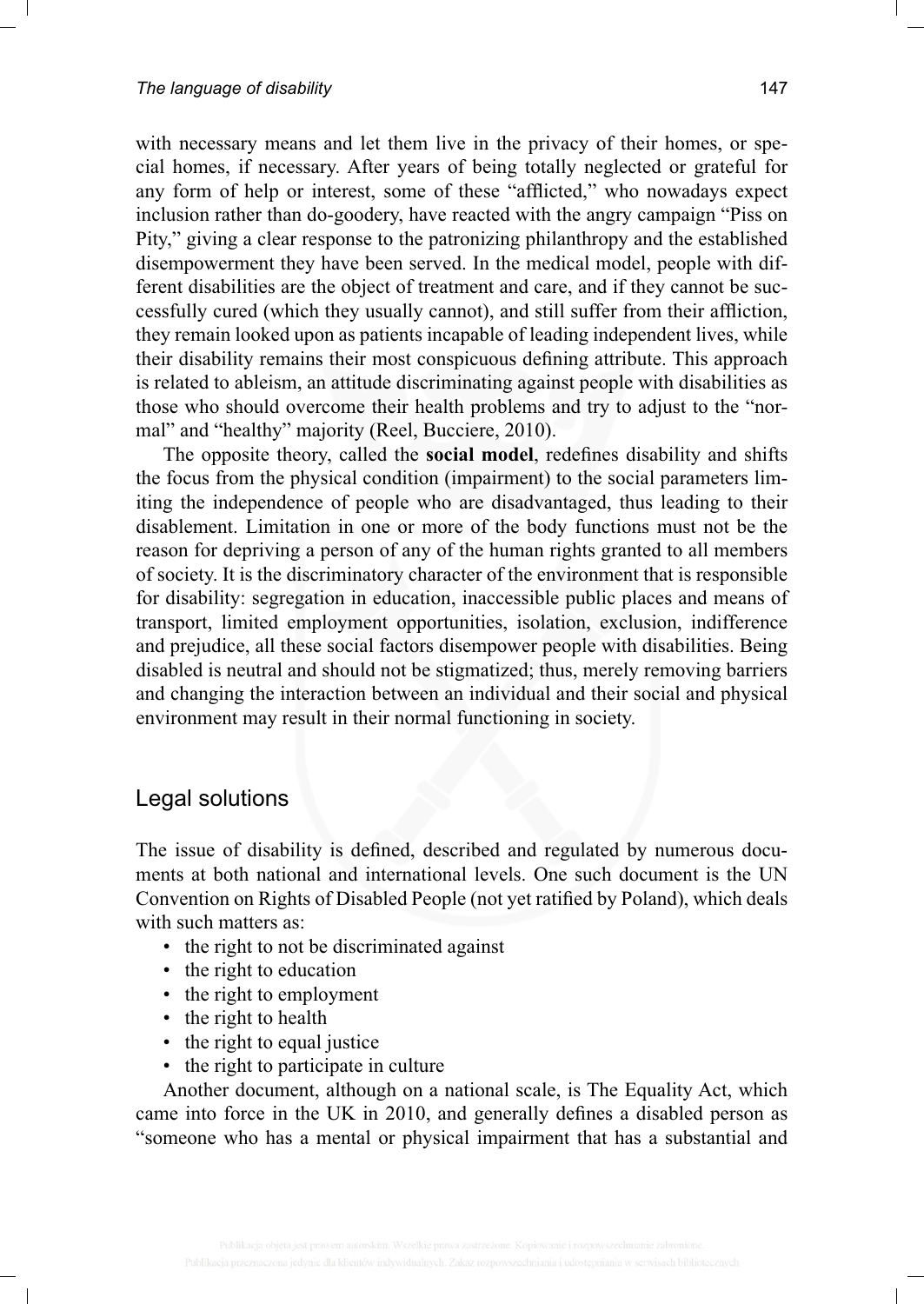long-term adverse effect on the person's ability to carry out normal day-to-day activities". Some of the Act's provisions are concerned with:

- introducing a new concept of "discrimination arising from disability," to replace protection under previous legislation lost as a result of a legal judgment.
- harmonising the thresholds for the duty to make reasonable adjustments for disabled people.
- making it more difficult for disabled people to be unfairly screened out when applying for jobs, by restricting the circumstances in which employers can ask job applicants questions about disability or health.

Legislation alone, however, is not sufficient to ensure change. It is impossible to entirely alter attitudes without changing nomenclature. The language we use creates a certain picture, and repeating the same terms reinforces the image, ascribing roles to people which they then find very hard to abandon. The effect of language on attitude (and vice versa) is vividly shown in this intense, deeply felt poem by Elaine Popovich.

#### *YOU AND I*

by Elaine Popovich

*I am a resident. You reside.*

*I am admitted. You move in.*

*I am aggressive. You are assertive.*

*I have behavior problems. You are rude.*

*I am noncompliant. You don't like being told what to do.*

*When I ask you out for dinner, it is an outing. When you ask someone out, it is a date.*

*I made mistakes during my check-writing program. Some day I might get a bank account. You forgot to record some withdrawals from your account. The bank called to remind you.*

*I wanted to talk with the nice-looking person behind us at the grocery store. I was told that it is inappropriate to talk to strangers. You met your spouse in the produce department. Neither of you could find the bean sprouts.* 

*I celebrated my birthday yesterday with five other residents and two staff members. I hope my family sends a card. Your family threw you a surprise party. Your brother couldn't make it from out of state. It sounded wonderful!*

*My case manager sends a report every month to my guardian. It says everything I did wrong and some things I did right. You are still mad at your sister for calling your Mom after you got that speeding ticket.*

*I am learning household skills. You hate housework.*

*I am learning leisure skills. Your shirt says you are a "Couch Potato."*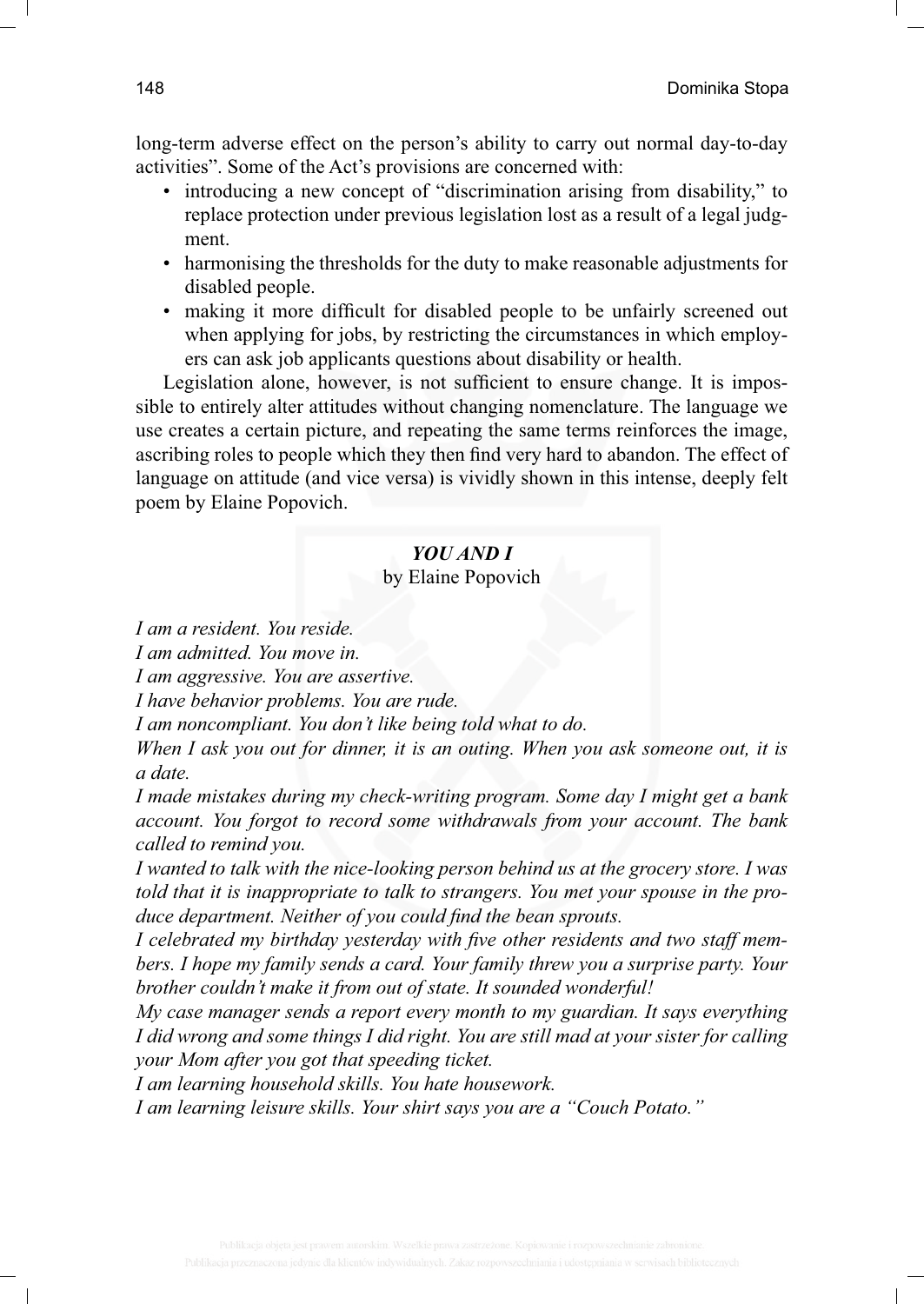*After I do my budget program tonight, I might get to go to McDonald's if I have enough money. You were glad that the new French restaurant took your charge card.*

*My case manager, psychologist, R.N., occupational and physical therapist, nutritionist and house staff set goals for me for the next year. You haven't decided what you want out of life.*

*Someday I will be discharged ... maybe. You will move onward and upward.* Provided by Elaine Popovich and the Reece Community Living Endeavor

www.reeceendeavor.org

# Language guidelines

Seeing a person from the angle of disability is as distortive and misleading as it is depersonalizing. There are several **language suggestions** which aim at treating people with disabilities with due respect to be found; for example, on the website of Office for Disability Issues (odi.dwp.gov.uk, 2011).

- 1. Avoid medical labels, which say little about people as individuals and tend to reinforce stereotypes of disabled people as 'patients' or unwell.
- 2. Don't refer solely to 'disabled people' in all government communications – many people who need disability benefits and services do not identify with this term. 'People with health conditions or impairments' is another common descriptor.
- 3. Avoid phrases like 'suffers from' which evoke discomfort or pity and suggest constant pain and a sense of hopelessness.
- 4. Wheelchair users may not view themselves as 'confined to' a wheelchair. Try thinking of it as a mobility aid instead.
- 5. Most disabled people are comfortable with the words used to describe daily living. People who use wheelchairs 'go for walks.' People with visual impairments may be very pleased – or not – 'to see you.' An impairment may just mean that some things are done in a different way. It is acceptable to use everyday language, for example, 'see you later,' or 'another pair of hands.'
- 6. Common phrases that may associate impairments with negative things should be avoided, for example 'deaf to our pleas' or 'blind drunk'
- 7. Avoid passive, victim words. Use language that respects disabled people as active individuals with control over their own lives.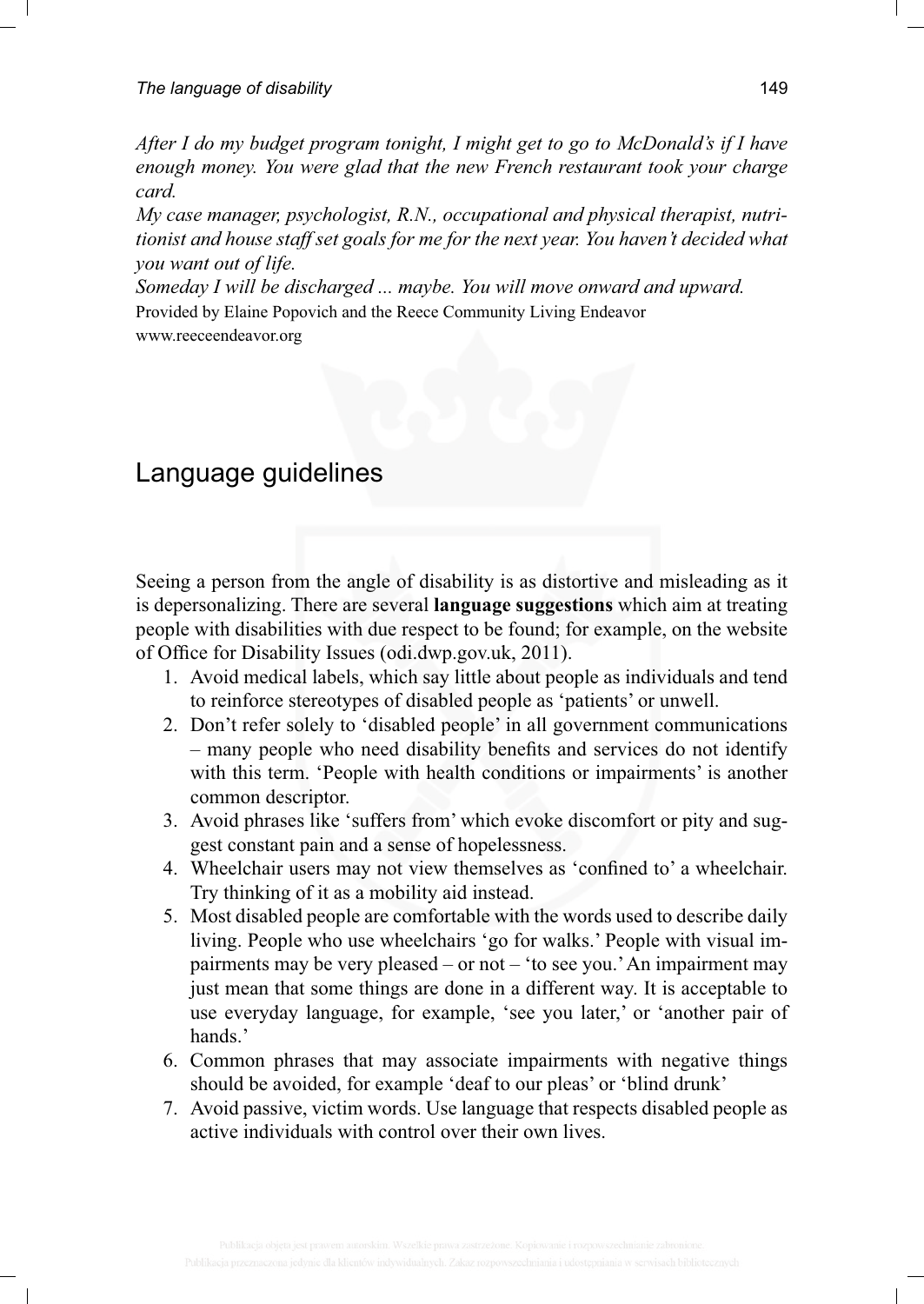- 8. Use a normal tone of voice, do not patronise or talk down. Similarly, do not hug or pat somebody just because he/she is disabled.
- 9. Do not define a disabled person by their impairment. It causes offence to be given a medical label.
- 10. Don't be too precious or too politically correct being super-sensitive to the right and wrong language and depictions will stop you doing anything.
- 11. Take care to ensure that language used does not reinforce a negative stereotype.
- 12. Avoid labels that say nothing about the person and reinforce the impression that the disabled person is sick or dependent.
- 13. Avoid references that dehumanise, use instead a 'person with…' Never say 'a victim of' or 'suffers from.' Avoid collective nouns, such as 'the disabled.' One exception is that many deaf people whose first language is British Sign Language (BSL) consider themselves part of 'the deaf community.' They may describe themselves as 'Deaf,' with a capital D, to emphasise their deaf identity.
	- 14. Never attempt to speak or finish a sentence for the person you are talking to.
	- 15. Address disabled people in the same way as you talk to everyone else.
	- 16. Communicate directly to a disabled person, even if accompanied by an interpreter or companion.
	- 17. Ensure the disabled person has a role equal to that of everyone else.
	- 18. People with disabilities are a large and diverse group, who do not always agree on what terminology is best. When in doubt, simply ask the person what he/she accepts.
	- 19. Be ready to find the same words and phrases among those acceptable and unacceptable at the same time, depending on its author, source or the date of issue. Don't get discouraged, even if slightly confused; if you are willing to be respectful, small blunders will be excused.
- 20. Euphemisms 'nice' terms such as intellectually challenged, differently abled, physically challenged are a denial of reality.
- 21. When meeting a person with a disability, resist the temptation to tell stories about previous experiences with disabilities or related conditions.

(Office for Disability Issues)

## Coming to terms

There is some disagreement about the terms recently accepted as within the group of disabled people themselves there are various preferences, and what is overtly offensive to some goes down well with others. The table below contains terms from different sources, which sometimes placed the same term on different sides, thus the content should be treated as recommendation rather than prescriptive.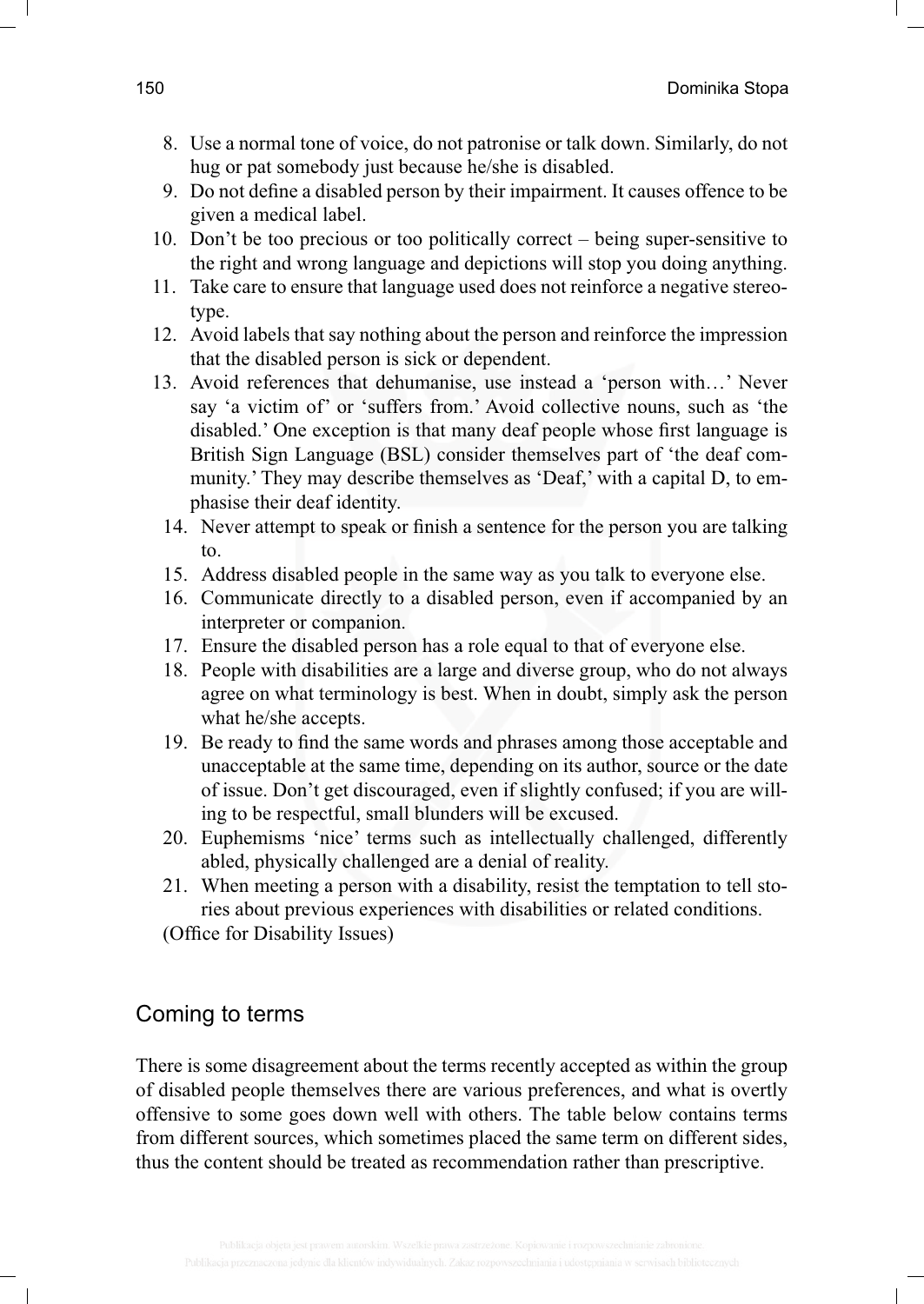| <b>Negative terminology</b> |                                                                                                                                                    | Language consistent with the Social Model<br>of Disability                                                                                                                                                                                                              |  |
|-----------------------------|----------------------------------------------------------------------------------------------------------------------------------------------------|-------------------------------------------------------------------------------------------------------------------------------------------------------------------------------------------------------------------------------------------------------------------------|--|
|                             | the handicapped, the disabled                                                                                                                      | disabled people, people with disabilities,<br>$\bullet$<br>a person with a disability                                                                                                                                                                                   |  |
|                             | handicap                                                                                                                                           | disability, impairment<br>$\bullet$                                                                                                                                                                                                                                     |  |
|                             | afflicted by, suffers from, a victim of,<br>wronged by fate, disadvantaged                                                                         | has (the name of the condition), has an<br>impairment                                                                                                                                                                                                                   |  |
| ٠                           | cripple, invalid, defective, abnormal,<br>sub-normal, sufferer                                                                                     | a person with a disability<br>$\bullet$                                                                                                                                                                                                                                 |  |
|                             | able-bodied (accessible environment and<br>adaptive equipment allow many individ-<br>uals with disabilities to be able-bodied),<br>normal, healthy | people without disabilities, people who<br>$\bullet$<br>are not disabled, non-disabled, descrip-<br>tive terms as: sighted, hearing, ambulant                                                                                                                           |  |
| $\bullet$                   | special needs                                                                                                                                      | $\bullet$<br>specific requirements                                                                                                                                                                                                                                      |  |
|                             | severely disabled                                                                                                                                  | requires substantial or significant person-<br>al assistance                                                                                                                                                                                                            |  |
| $\bullet$                   | confined/restricted<br>wheelchair,<br>to<br>a<br>wheelchair-bound, chained to a wheel-<br>chair                                                    | wheelchair user, a person using a wheel-<br>$\bullet$<br>chair                                                                                                                                                                                                          |  |
| $\bullet$                   | an invalid wheelchair                                                                                                                              | wheelchair<br>$\bullet$                                                                                                                                                                                                                                                 |  |
|                             | for wheelchairs                                                                                                                                    | for wheelchair users<br>$\bullet$                                                                                                                                                                                                                                       |  |
| ٠                           | disabled services, handicapped parking,<br>disabled parking, disability toilets                                                                    | services for people who are disabled,<br>$\bullet$<br>parking places designated for people with<br>disabilities, parking for disabled drivers,<br>accessible parking, accessible toilets                                                                                |  |
|                             | integration, integrate                                                                                                                             | inclusion, include<br>$\bullet$                                                                                                                                                                                                                                         |  |
|                             | the deaf, deaf and dumb, suffers a hear-<br>ing loss                                                                                               | deaf/Deaf (spelt with capital "D" is ac-<br>$\bullet$<br>cepted to denote social and cultural iden-<br>tification), user of British/American sign<br>language, hard of hearing people, hearing<br>impaired, a person with hearing impair-<br>ment, a person who is deaf |  |
|                             | dumb, mute, tongue tied                                                                                                                            | a person who has a speech disorder, a per-<br>$\bullet$<br>son who chooses not to speak, a person<br>who uses synthesized speech                                                                                                                                        |  |
|                             | the blind                                                                                                                                          | sight impaired, vision impaired, low vi-<br>sion, people with visual impairments,<br>blind people, blind and partially sighted<br>people                                                                                                                                |  |
|                             | spastic, spazz                                                                                                                                     | a person with cerebral palsy, a person<br>with mobility disability                                                                                                                                                                                                      |  |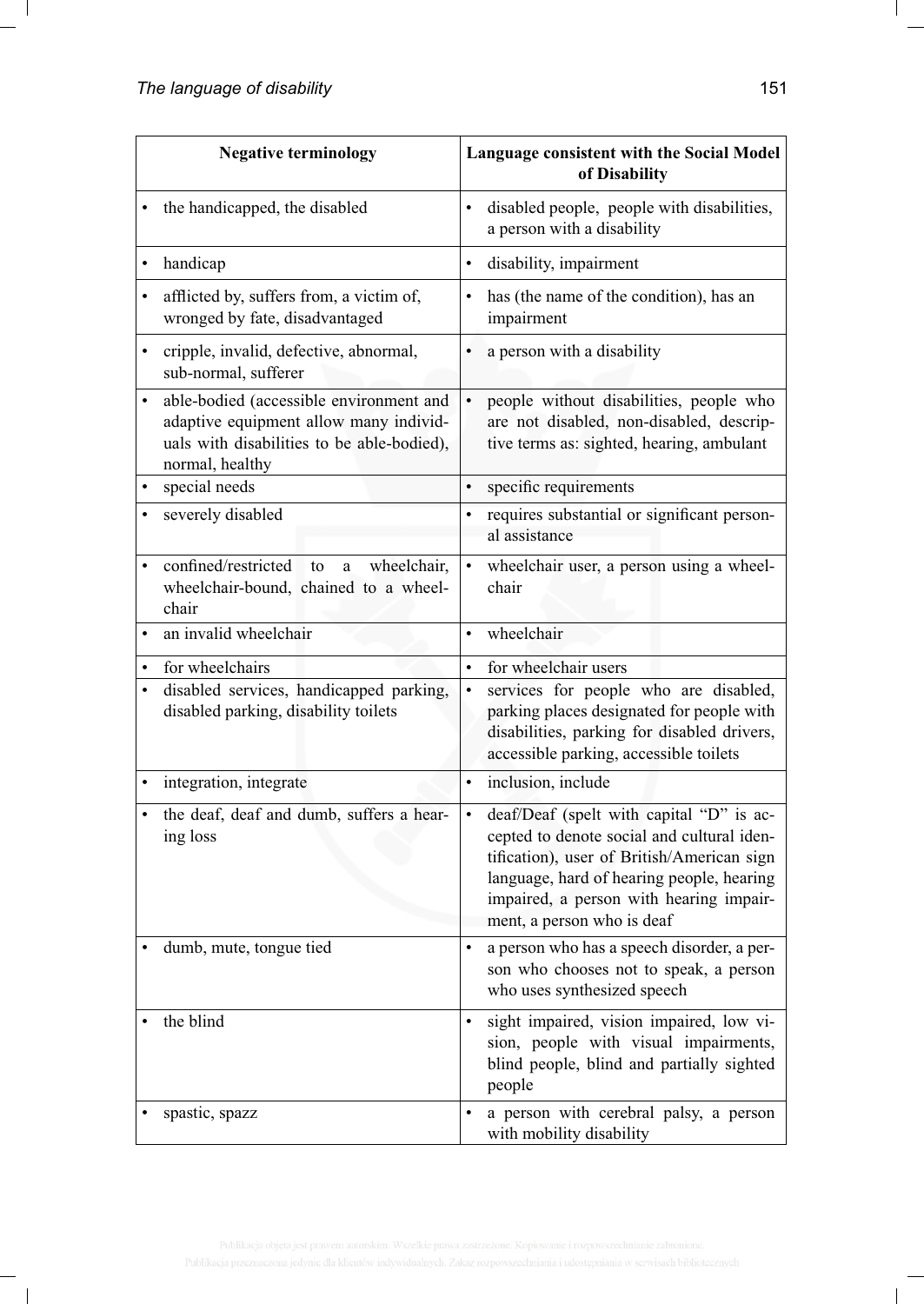|           | an epileptic/diabetic/depressive/paraple-<br>gic                                                                                                                 | $\bullet$ | a person with epilepsy/diabetes/depres-<br>sion/paraplegia                                                                                                                                                                    |
|-----------|------------------------------------------------------------------------------------------------------------------------------------------------------------------|-----------|-------------------------------------------------------------------------------------------------------------------------------------------------------------------------------------------------------------------------------|
|           | a dwarf, a midget                                                                                                                                                | $\bullet$ | someone with restricted growth or short/<br>small stature                                                                                                                                                                     |
| $\bullet$ | stricken/afflicted/suffers from/victimized<br>by muscular dystrophy                                                                                              | $\bullet$ | a person who has muscle dystrophy                                                                                                                                                                                             |
|           | crippled, lame, deformed, the walking<br>wounded                                                                                                                 | $\bullet$ | a person with a physical disability, a per-<br>son who has functional limitations                                                                                                                                             |
|           | mentally handicapped, mentally defec-<br>tive, retarded, subnormal, a retard, back-<br>ward, a slow learner                                                      | $\bullet$ | a person with a learning disability, intel-<br>lectually challenged (sometimes disap-<br>proved of as "overly" politically correct),<br>a person with cognitive impairment, men-<br>tal retardation, developmental disability |
| ٠         | mental patient, insane, mad, maniac, lu-<br>natic, psycho, psychopath, freak, crazy,<br>nuts                                                                     | $\bullet$ | a person with a mental condition, a person<br>with mental health difficulties, a person<br>with psychiatric disability                                                                                                        |
| $\bullet$ | schizophrenic, schizo, schizoid                                                                                                                                  | $\bullet$ | a person who has schizophrenia                                                                                                                                                                                                |
| $\bullet$ | autistic                                                                                                                                                         |           | a person who has autism                                                                                                                                                                                                       |
| $\bullet$ | antisocial, out of control behaviour                                                                                                                             | $\bullet$ | has Asperger syndrome                                                                                                                                                                                                         |
|           | Downs, Mongoloid, Mongol, Mong                                                                                                                                   | $\bullet$ | a person with Down syndrome                                                                                                                                                                                                   |
| $\bullet$ | spells, fits, attacks                                                                                                                                            |           | seizures, a person with seizure disorder                                                                                                                                                                                      |
|           | a dyslexic                                                                                                                                                       | $\bullet$ | a person with dyslexia                                                                                                                                                                                                        |
|           | yuppie flu, malingering, hypochondritis                                                                                                                          | $\bullet$ | a person who has chronic fatigue syn-<br>drome                                                                                                                                                                                |
|           | care, in care                                                                                                                                                    | ٠         | has personal assistance/personal support                                                                                                                                                                                      |
| $\bullet$ | a child/person of special care                                                                                                                                   | $\bullet$ | a disabled child/person                                                                                                                                                                                                       |
|           | carer (should be reserved for family and<br>friends of a person with a disability who<br>provide unpaid support)                                                 | $\bullet$ | assistant, attendant, care worker                                                                                                                                                                                             |
| $\bullet$ | has overcome his/her disability, brave, is<br>courageous (when it implies the person<br>has courage because of having a disabil-<br>ity), in spite of disability |           | a person who is successful, productive                                                                                                                                                                                        |
|           | birth defect, deformity                                                                                                                                          | $\bullet$ | congenital disability                                                                                                                                                                                                         |

As can be inferred from the examples above, being economical in using language concerning disabilities is usually a demerit. In this sphere, being concise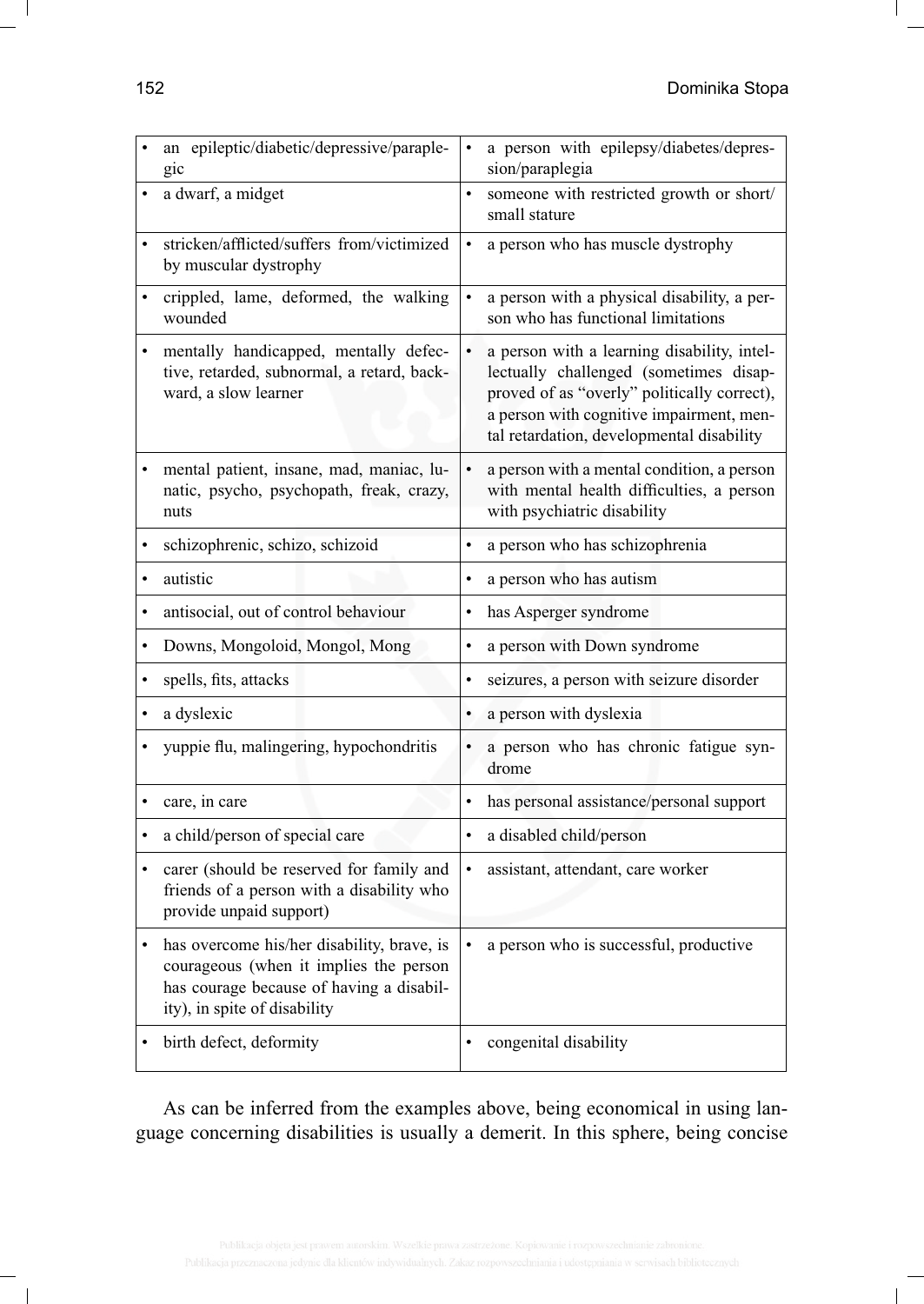may be neither well-mannered nor instructive, and can, more often than not, add to the feeling of oppressiveness.

However, some of the politically correct terms may raise doubts, as in the example of the word *regular* used to describe services, which is rejected on the grounds that the opposite word *irregular* may be unfair to people with disabilities. What is recommended instead is the word *typical*, but there is still doubt as to whether its opposite, *untypical*, is completely void of prejudice and assessment.

On the subject of doubts, there are several other controversies even among advocates of political correctness and a generally respectful attitude towards people with disabilities. Some of the issues which provoke debate are:

- jokes about disabilities
- politically incorrect terms used by disabled people themselves (Liz Carr, a comedienne with a disability who hosts a show on the BBC *Ouch!* website)
- how or whether people with disabilities should be portrayed in commercials (e.g., humorous commercials by The Norwegian Association of the Blind and Partially Sighted which promote the employment of blind people)
- employers who supposedly support the employment of disabled people yet at the same time claim that the PC language of disability is off-putting and "a barrier to employing more disabled people"
- a different rate of prejudice against various impairments (lower for those with physical or sensory impairments, higher for those with learning disabilities or mental health conditions)
- prejudice against people with disabilities shown in the language other disabled people
- the question if there is a distinctive culture of disabled people or the generally acknowledged Deaf Culture is the only exception

There many questions which cannot be easily answered, nor would I wish to suggest precipitate solutions. My experience, however, has removed any doubts I may have had about the necessity to undertake all possible measures to integrate people with disabilities, and students with disabilities in particular, in as many spheres of life as possible. Language is, of course, a significant tool, but at the same time a double-edged sword, and it is entirely up to us how we use it.

## Bibliography

Barnes C., Mercer G., 2003. *Disability*. Cambridge, UK: Polity Press.

- BBC News, 2007. *Disability term "put firms off"*. [online] Available at  $\leq$ http://news.bbc.co-.uk/2/hi/uk\_news/6601473.stm> [Accessed: 2 May 2011].
- Bleifuss J., *A Politically Correct Lexicon*. [online] Available at  $\lt$ http://lovewonder.sg1006. myweb.hinet.net/Journalistic%20English/A%20Politically%20Correct%20Lexicon.pdf> [Accessed: 2 May 2011].